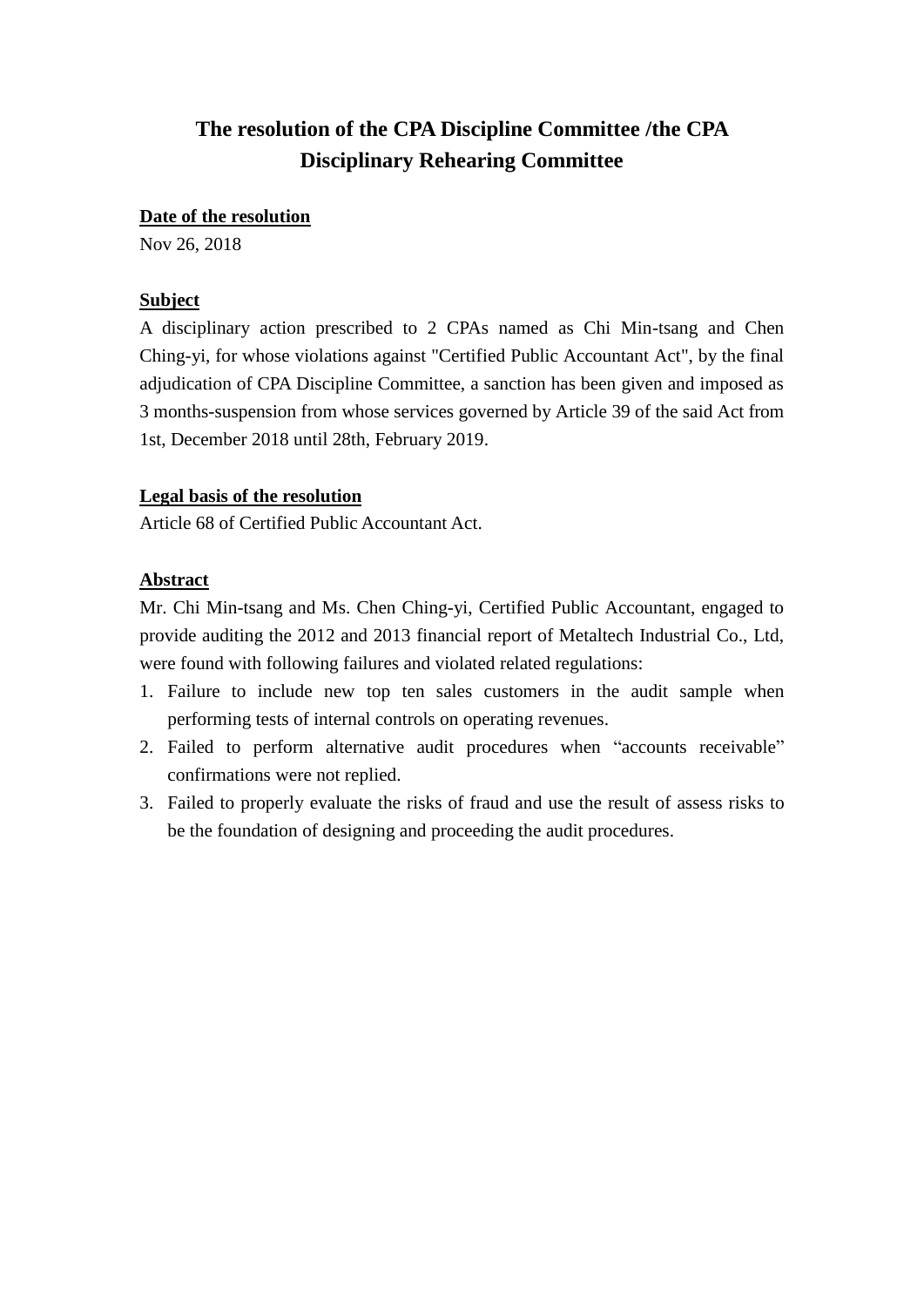# **The resolution of the CPA Discipline Committee /the CPA Disciplinary Rehearing Committee**

### **Date of the resolution**

Mar 30, 2018

## **Subject**

A disciplinary action prescribed to a CPA named Kuo Ching-ho for whose violation of "Certified Public Accountant Act"; a fine of NTD 1,200,000 was imposed by the final adjudication of CPA Discipline Committee

### **Legal basis of the resolution**

Article 68 of Certified Public Accountant Act.

### **Abstract**

Mr. Kuo Ching-ho, Certified Public Accountant, engaged to provide issuing of fairness opinion for a tender offer case of XPEC Entertainment Inc., were found that failed to document the related judgment procedure and pricing results to support the opinion. This was a violation of Article 41 of Certified Public Accountant Act.